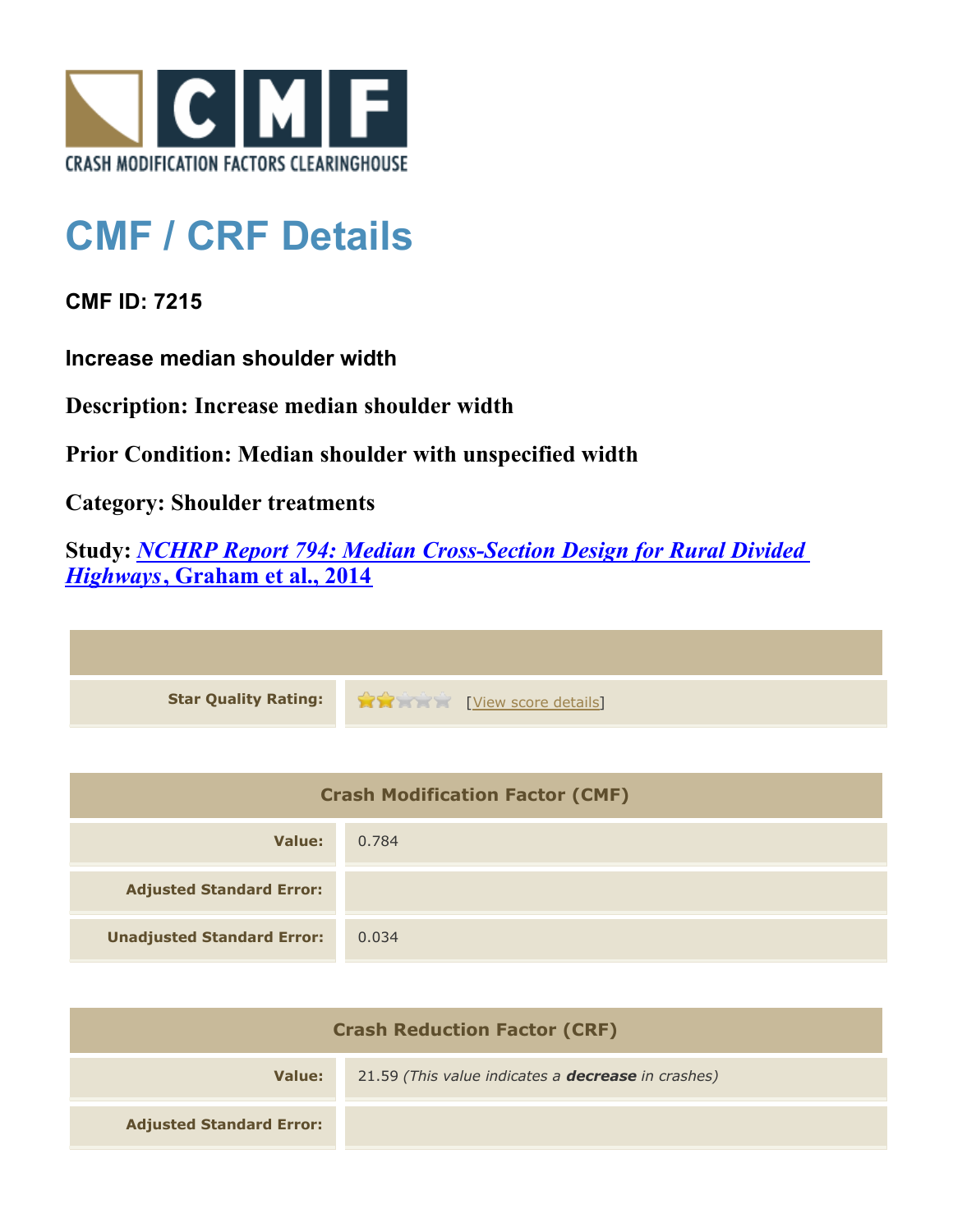| <b>Applicability</b>       |                                                   |
|----------------------------|---------------------------------------------------|
| <b>Crash Type:</b>         | Other                                             |
| <b>Crash Severity:</b>     | All                                               |
| <b>Roadway Types:</b>      | Principal Arterial Other Freeways and Expressways |
| <b>Number of Lanes:</b>    | $\overline{4}$                                    |
| <b>Road Division Type:</b> | Divided by Median                                 |
| <b>Speed Limit:</b>        |                                                   |
| <b>Area Type:</b>          | Rural                                             |
| <b>Traffic Volume:</b>     |                                                   |
| <b>Time of Day:</b>        | All                                               |

## *If countermeasure is intersection-based*

| <b>Intersection Type:</b>         |  |
|-----------------------------------|--|
| <b>Intersection Geometry:</b>     |  |
| <b>Traffic Control:</b>           |  |
| <b>Major Road Traffic Volume:</b> |  |
| <b>Minor Road Traffic Volume:</b> |  |

| <b>Development Details</b>      |              |
|---------------------------------|--------------|
| <b>Date Range of Data Used:</b> | 2001 to 2005 |
| <b>Municipality:</b>            |              |
| State:                          | <b>WA</b>    |